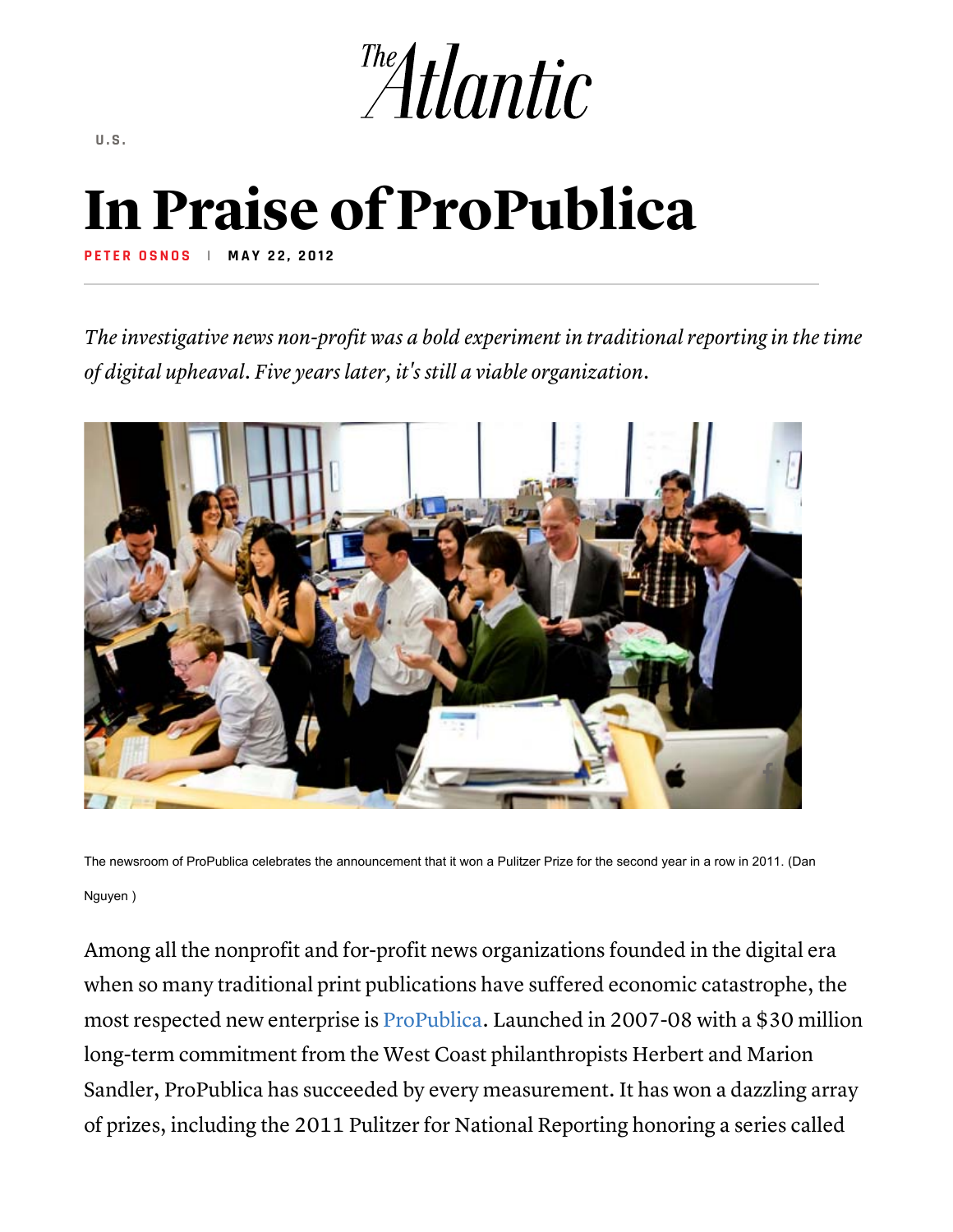"The Wall Street Money Machine," the first time a Pulitzer was awarded for stories that did not originate in print.

ProPublica has also made a major contribution to what is called data-based journalism, a combination of investigative reporting and sophisticated computer analysis on issues such as pharmaceutical company payments to doctors across the country listed by name. In 2011, ProPublica partnered with 27 other news organizations, including many of the country's foremost names -- the *New York Times,* the *New Yorker,* NPR, and PBS's *Frontline* -- to produce 115 stories. (ProPublica partnered with *The Atlantic* for a December 2010 report on dialysis.) All this has been accomplished with a staff of about 40 journalists and support personnel, which seems surprisingly small, given the impact ProPublica has had on the news. It has shown beyond doubt that there can be top quality reporting in a time of widespread cuts in resources across some of journalism's most established entities.

There are two specific reasons now for all these encomiums to ProPublica:

(1) The announcement last week that Paul Steiger, 69 -- the founding editor-in-chief, CEO, and president of the organization -- will become executive chairman at the end of the year, a position he describes as part-time including fund-raising (and, I suspect, continuing to provide ideas and inspiration). Stepping up from managing editor to editor-in-chief in charge of editorial operations will be Stephen Engelberg, 54. The new president will be Richard Tofel, 55, ProPublica's general manager.

Both have been with ProPublica from the beginning and will now serve as co-chief executive officers. It was Steiger's vision, which the Sandlers solicited and then supported, that top-tier investigative reporting could be done in the midst of all the disruptions of the Internet age. As a former managing editor of the *Wall Street Journal,* Steiger and his team brought immediate credibility to their work and initiated the nowaccepted concept of partnering with leading news organizations that in the past would have been dubious about joining in such collaborations. Succession in an enterprise like ProPublica is a crucial step from the founding years to the sustaining period in which long-term financial viability and professional standards are the goal.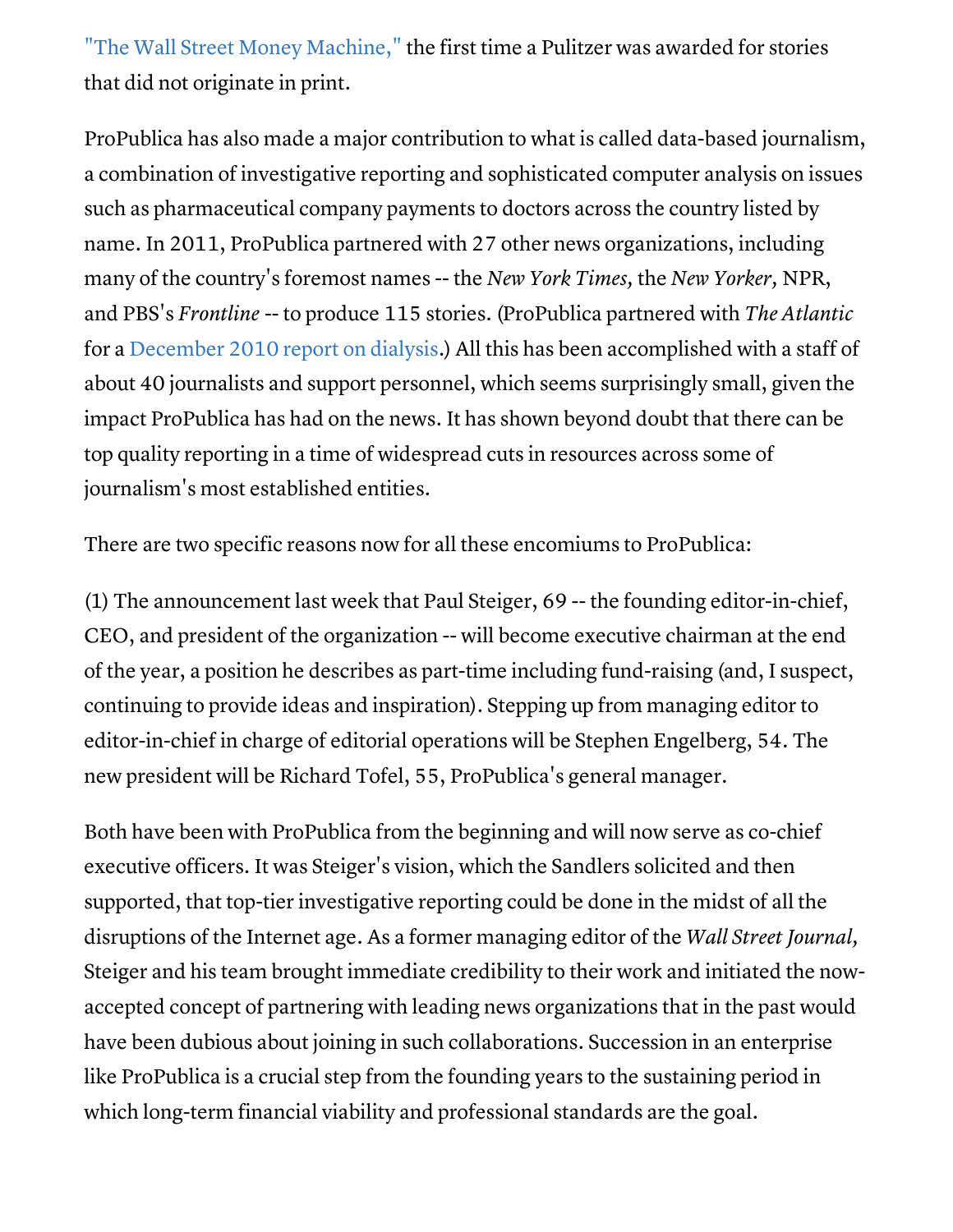(2) For the first time in 2011, ProPublica raised more than half of its budget (total revenues were \$10,036,000; expenses were \$9,609,000) from sources other than the Sandlers. According to the annual report, there were 2,600 donors in 2011, ranging from major foundations such as the Carnegie Corporation of New York, the Ford Foundation, the John D. and Catherine T. MacArthur Foundation, and the John S. and James L. Knight Foundation to substantial individual gifts, and I suspect small donors who hit the appropriate pledge button on the ProPublica website. The Sandlers' initial commitment was so generous that there were skeptics who wondered whether ProPublica could expand its base to a degree that would eventually enable operations without overwhelming dependence on a single patron. The Sandlers are still the largest donors by far, but they are reducing their share each year as ProPublica succeeds in expanding its base of supporters.

Persuasively, in its mission statement, ProPublica asserts that it spends 85 cents out of every dollar raised on news, "almost the exact opposite of traditional print news organizations, even very good ones, that devote 15 cents of each dollar spent to news." ProPublica also stresses "an unusually high level of accountability for a non-profit" because it needs to convince editorial partners of its continuing quality. While ProPublica says it accepts advertising and would like to develop other revenue streams, it acknowledges that philanthropy "in gifts large and small will continue to be our principal source of income for the foreseeable future."

It needs to be said that dependence on philanthropy can be tenuous as priorities, especially among foundations, can change over time. But ProPublica has shown conclusively that it is possible to build a major news gatherer that the public will reward with donations, recognizing that the return on that support will only be in the amazing array of stories that profoundly affect how our institutions of government and private enterprise function.

For detailed reports on its activities and a daily subscription to new output, ProPublica's website is the primary destination. In one report on the site, under the rubric of impact in the early months of 2012, there were multiple examples on subjects as diverse as presidential pardons, increasing disclosure among television stations on political ad spending, and a Texas case in which a conviction was overturned and a